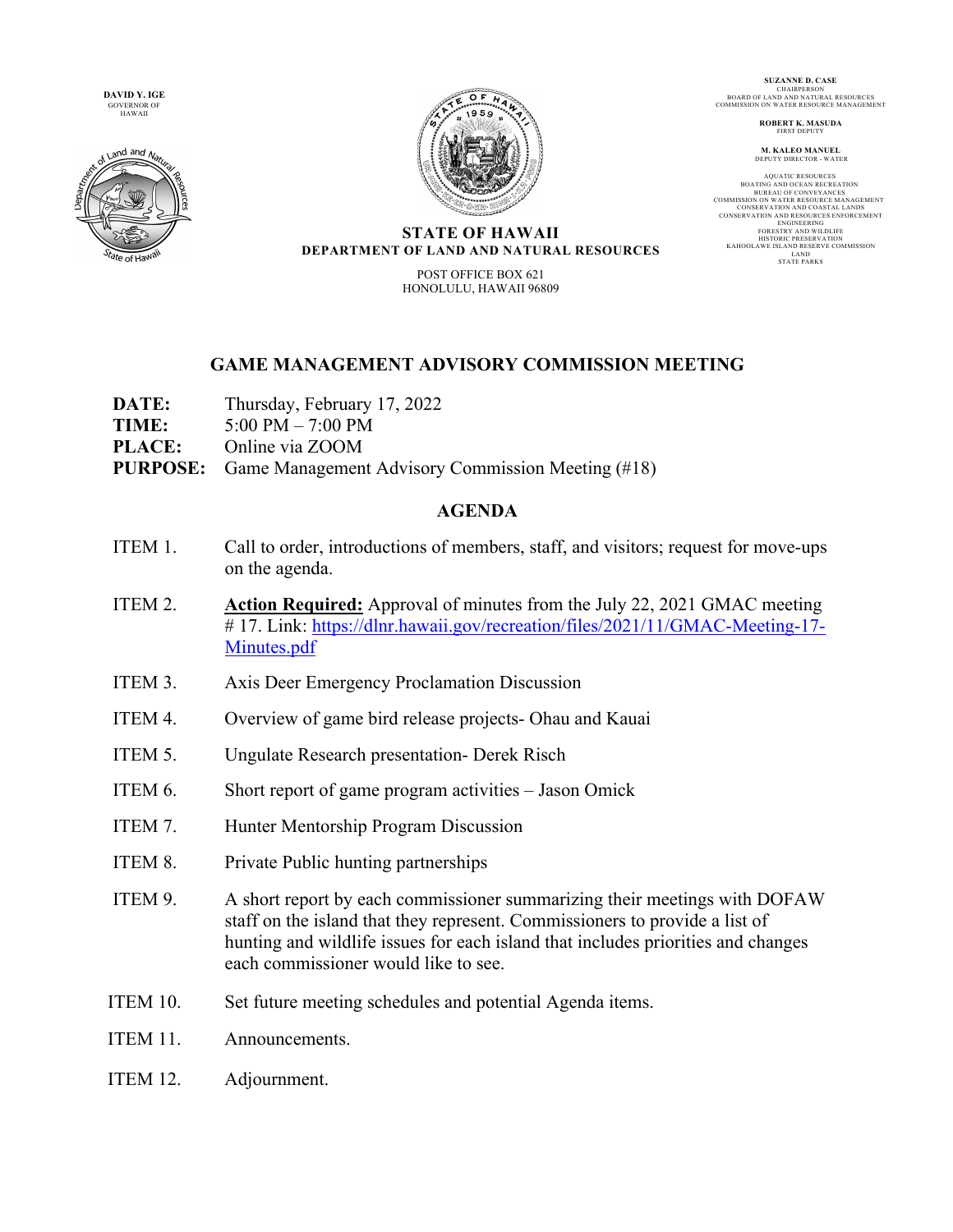Topic: Game Management Advisory Commission Meeting #18 Time: Feb 17, 2022, 05:00 PM Hawaii

Join Zoom Meeting https://us02web.zoom.us/j/86713319420?pwd=ZjlLSHVmeG9zYjZtZ3owckwyQXVsdz09

Meeting ID: 867 1331 9420 Passcode: 0akefK One tap mobile +13462487799,,86713319420#,,,,\*738790# US (Houston) +16699009128,,86713319420#,,,,\*738790# US (San Jose)

Dial by your location

 +1 346 248 7799 US (Houston) +1 669 900 9128 US (San Jose) +1 253 215 8782 US (Tacoma) +1 312 626 6799 US (Chicago) +1 646 558 8656 US (New York) +1 301 715 8592 US (Washington DC) Meeting ID: 867 1331 9420 Passcode: 738790

## **PUBLIC TESTIMONY:**

*SPOKEN TESTIMONY:* To provide live testimony during the online meeting, using telephone or internet connection, please notify the Commission via an email to  $j_{\text{ason.d.omick}}(a_{\text{hawani.gov}})$ , at least 24 hours before the meeting, that contains:

- testifier's name:
- agenda item(s) for testimony; and
- testifier's contact information for the meeting (voice/text phone number(s), email address, and computer identification name (check device settings)).

We will email a reply with instructions for joining the online meeting.

The Chairperson will call for public testimony during the Commission's discussion of each agenda item. In order to allow for each person to have an equal amount of time to testify, the Chairperson may limit the amount of time for testimony per individual or per issue, in accordance with Section 13-140-16, Hawai'i Administrative Rules.

*WRITTEN TESTIMONY:* Submit written testimony to the Division of Forestry and Wildlife so that it arrives no later than 24 hours prior to the meeting, via:

- email to: jason.d.omick@hawaii.gov
- facsimile to 808-587-0160
- postal mail/shipping service to Division of Forestry and Wildlife, 1151 Punchbowl Street, Room 325, Honolulu, HI 96813; or courier/hand delivery by appointment only, telephone our office at 808-587-0166.